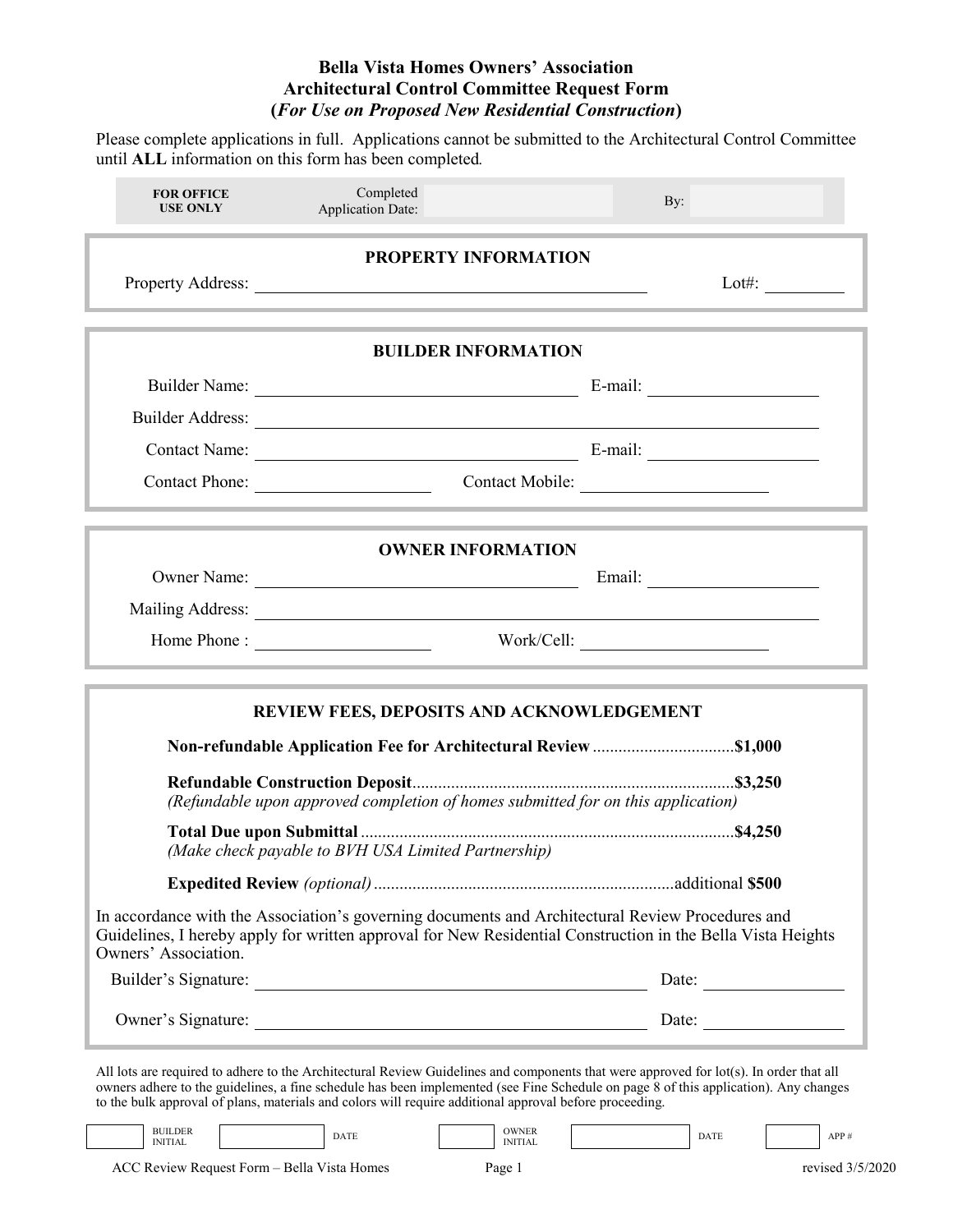In order to facilitate the review process, we have provided the following checklist for New Construction applications. Please use this checklist to ensure that you have provided the committee with all of the information they need to review your submittal.

# **ALL ELEMENTS ARE REQUIRED FOR REVIEW**

#### **DESIGN NARATIVE**

Provide a short narrative (1-2 paragraphs) which clearly indicates the intended style of the submitted design and how it will fit within the existing community design standards. This requirement is intended to provide the applicant with a moment to consider how the submitted design will work within the larger design context of the community, and to make design choices which support the design integrity of the community as a whole.

### **SITE PLAN** must include: *(NO HAND-DRAWN PLANS WILL BE ACCEPTED).*

Drawing scale legend, north arrow, property lines – Grade lines at 1' intervals.

Utility/heating/cooling equipment stub locations

Setbacks and easements (as occur)

Building footprint with rooflines (including overhangs)

Triangulate dimensions from building corners to property lines/pins (as occur).

Driveway, parking areas, decks, retaining walls, accessory structures, fences, screen walls, etc.

**NOTE:** *All driveway and parking areas must be exposed aggregate, unless otherwise approved by the Architectural Control Committee.*

Elevation of first floor of building (in relation to existing grade)

On-site drainage/containment plan. (Illustrate how storm water will be managed on site)

## **ELEVATIONS** must include: *Scale 1/8"=1' (all elevations)*or greater

| <b>EEE</b> TITIOTIO THESE HIGHES. DOME TO T THE CICTURIONS OF EFORCE                                                                                                                                                             |  |  |  |  |  |
|----------------------------------------------------------------------------------------------------------------------------------------------------------------------------------------------------------------------------------|--|--|--|--|--|
| Provide accurate depiction of finished and existing grade                                                                                                                                                                        |  |  |  |  |  |
| Provide dimensions relative to finished grade at house for:<br>(1) finished floor — all levels; (2) plate lines — all levels; and (3) ridge line — highest point                                                                 |  |  |  |  |  |
| Clearly and accurately indicate (in relation to floor plan) all exterior stairways, rails, decks, patios, etc.                                                                                                                   |  |  |  |  |  |
| NOTE: Elevated decks shall be finished, and all posts shall either be exposed rough sawn with architectural<br>grade hardware, or wrapped per community standards                                                                |  |  |  |  |  |
| Clearly and accurately indicate application of siding, trims, accents, masonry * and other details<br>*Include masonry trim (i.e. water table cap, lintels, arch stones, etc.)                                                   |  |  |  |  |  |
| <b>NOTE:</b> No foundation to be exposed more than 8" (vertical dimension). All masonry must extend as close to<br>finished grade as allowed by manufacturer's installation guidelines. Rock must wrap around corners (min = 2') |  |  |  |  |  |
| Roof slope and material<br>Provide location of all exterior lighting                                                                                                                                                             |  |  |  |  |  |
| <b>BUILDER</b><br><b>OWNER</b><br><b>DATE</b><br><b>DATE</b><br>APP#<br><b>INITIAL</b><br><b>INITIAL</b>                                                                                                                         |  |  |  |  |  |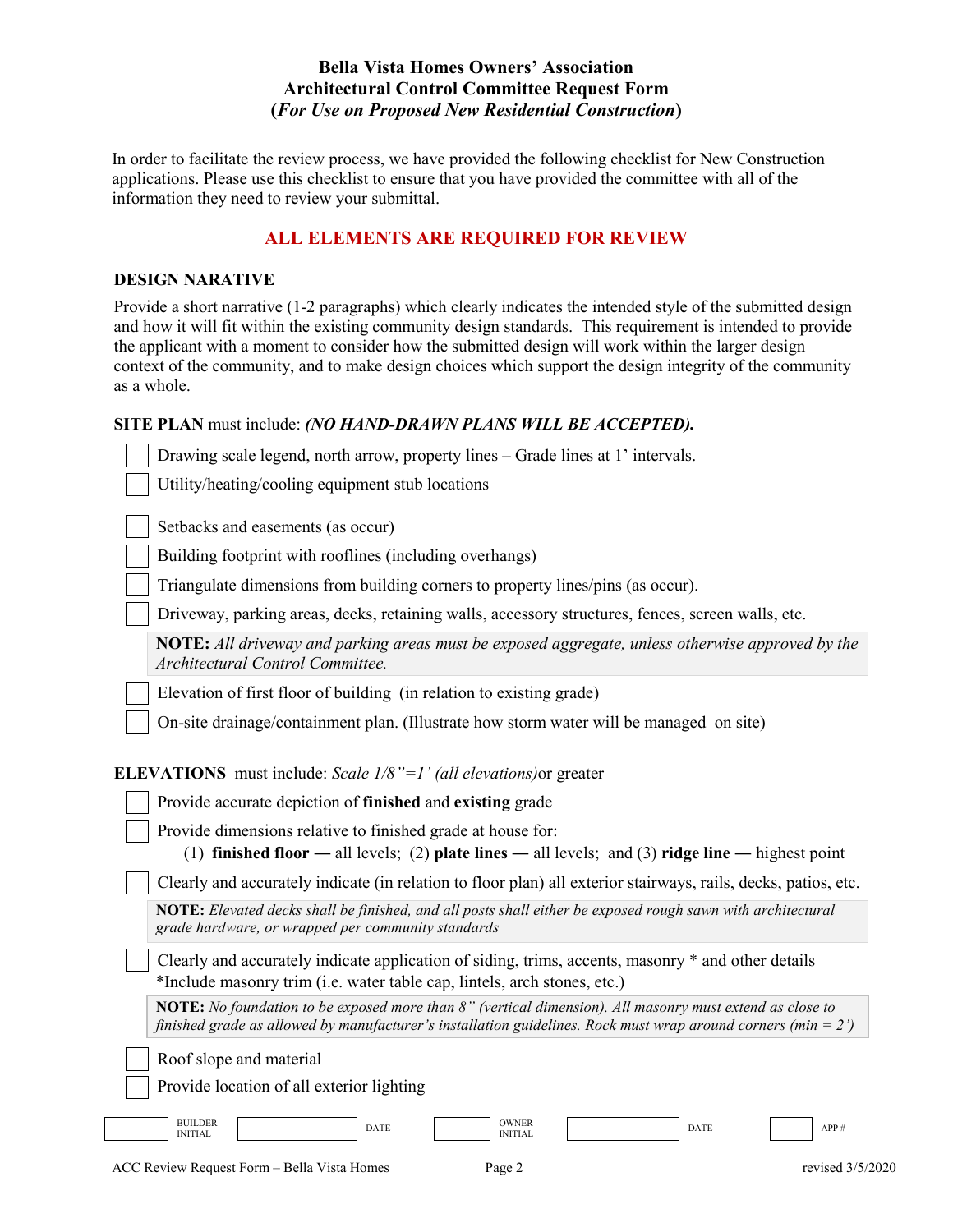| <b>FLOOR PLANS</b> must include: Scaling: $1/8$ " = 1' (can vary where required to provide clarity of the<br>design)                                                                                                                                                                                                                                                                                                                                                       |
|----------------------------------------------------------------------------------------------------------------------------------------------------------------------------------------------------------------------------------------------------------------------------------------------------------------------------------------------------------------------------------------------------------------------------------------------------------------------------|
| All walls, partitions, stairs, windows and doors clearly labeled and dimensioned                                                                                                                                                                                                                                                                                                                                                                                           |
| Porches, patios, decks, spas and accessory structures clearly labeled and dimensioned                                                                                                                                                                                                                                                                                                                                                                                      |
| <b>DETAIL/CLARIFICATION - Provide Sectional Detail or Callout for the following:</b>                                                                                                                                                                                                                                                                                                                                                                                       |
| Provide column details. Minimum required 10"x10" (build-up) or 8"x 8" rough sawn                                                                                                                                                                                                                                                                                                                                                                                           |
| Post Base AND Cap Trim build-up or specified connection for rough sawn                                                                                                                                                                                                                                                                                                                                                                                                     |
| Door, Window, Garage Head Trim - Mitered corners NOT allowed; Garage head trim = Min. 10"                                                                                                                                                                                                                                                                                                                                                                                  |
| Common Eave Condition                                                                                                                                                                                                                                                                                                                                                                                                                                                      |
| Barge Rafter Condition $-2$ -step fascia required                                                                                                                                                                                                                                                                                                                                                                                                                          |
| <b>MATERIALS</b> – Provide product details/manufacturer's cut sheet for the following:                                                                                                                                                                                                                                                                                                                                                                                     |
| Doors (Entry, Side and Garage) – include finish color                                                                                                                                                                                                                                                                                                                                                                                                                      |
| Windows (include color)                                                                                                                                                                                                                                                                                                                                                                                                                                                    |
| Siding, Exterior Trim and Accent Material NOTE: No staggered shake allowed                                                                                                                                                                                                                                                                                                                                                                                                 |
| <b>Exterior Lighting</b>                                                                                                                                                                                                                                                                                                                                                                                                                                                   |
| Roofing                                                                                                                                                                                                                                                                                                                                                                                                                                                                    |
| Masonry                                                                                                                                                                                                                                                                                                                                                                                                                                                                    |
| Exterior Paint – Provide clearly labeled, draw downs for each color submitted. (Minimum 4"x 4")                                                                                                                                                                                                                                                                                                                                                                            |
| Any other exterior elements such as solar panels, skylights                                                                                                                                                                                                                                                                                                                                                                                                                |
| <b>LANDSCAPE PLANS</b> (May be deferred, but must be submitted and approved prior to installation)<br>Provide site plan of sufficient scale to provide clear graphic depiction of intended landscape – must include<br>the following:<br>$\frac{1}{2}$ . The state of the state of the state of the state of the state of the state of the state of the state of the state of the state of the state of the state of the state of the state of the state of the state of t |

Existing and proposed grades, retaining structures (as occur)

**NOTE:** *Community standards for landscape retention are large-scale rockery walls.*

On-site drainage/containment plan. (*Illustrate how storm water will be managed on site*)

HVAC screening plan clearly indicated in relation to intended landscape

Proposed tree and plant list. Specify species, size (container or caliper), and location on site plan

Extents of hardscape (walkways, courtyards, etc.) clearly indicated, with material cut sheets provided

Lighting: Indicate location on site plan and cut sheet for all intended landscape lighting

| . | <b>BUIDERS</b><br><b>IMIT</b> |  | 1.0001<br>DAIE |  | OWNER<br>$1$ INIT<br>ITIAL |  | $P_{\rm A}$<br>DATE |  | APP |
|---|-------------------------------|--|----------------|--|----------------------------|--|---------------------|--|-----|
|---|-------------------------------|--|----------------|--|----------------------------|--|---------------------|--|-----|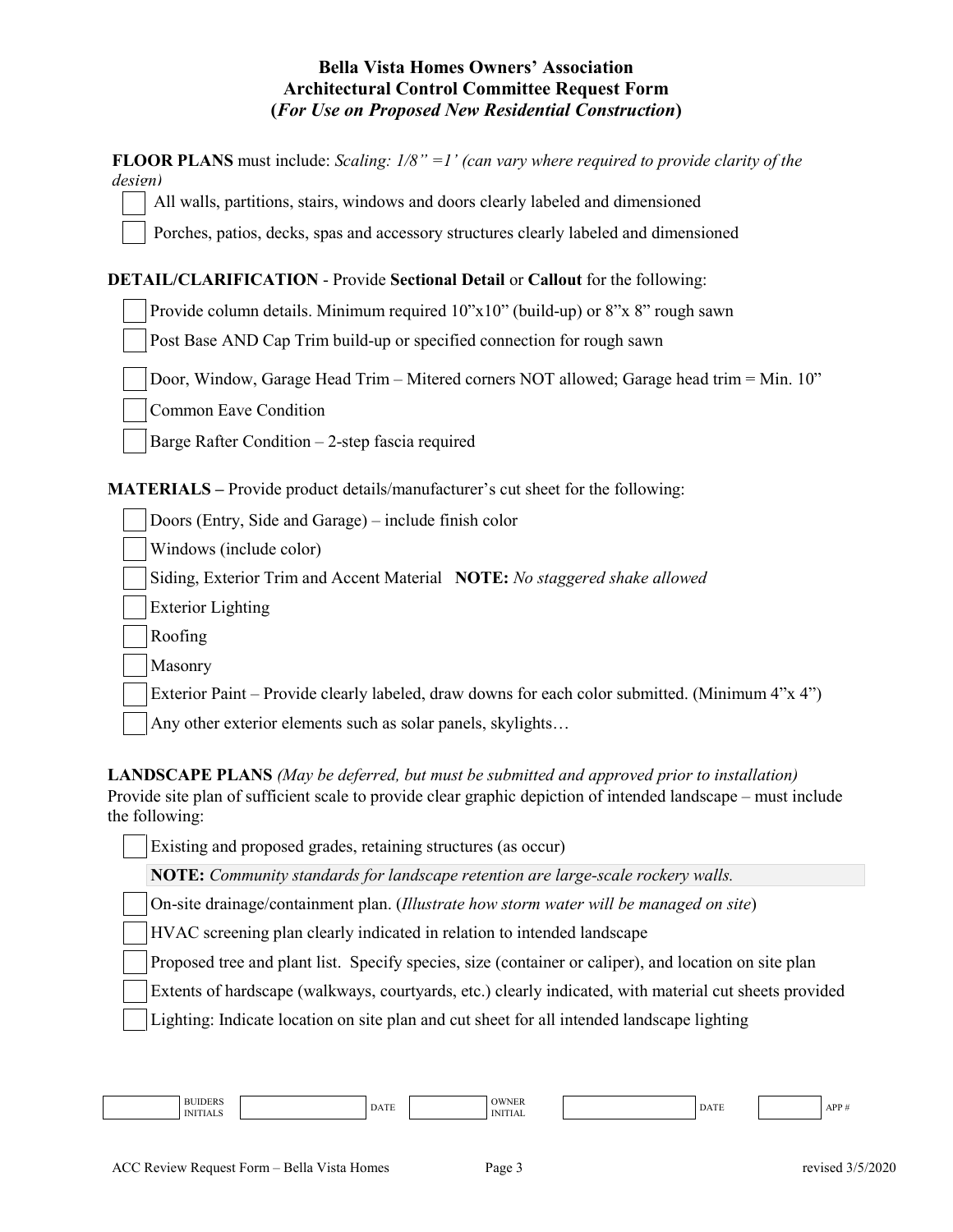# **Construction Specifications**

All lot owners are required to adhere to the Architectural Control Guidelines and components that were approved for their lot(s). In order that all owners adhere to the guidelines, a fine schedule has been implemented. *(See attached fine schedule)*

## **MATERIAL SUBMITTAL** (Provide manufacturer's cut sheets)

|                                              | Siding detail sheet (s) provided.                                                                                                 |                                                                                                                                                                                                                                |         |
|----------------------------------------------|-----------------------------------------------------------------------------------------------------------------------------------|--------------------------------------------------------------------------------------------------------------------------------------------------------------------------------------------------------------------------------|---------|
|                                              | All manufacturer's cut sheet (s) provided                                                                                         |                                                                                                                                                                                                                                |         |
| <b>Windows:</b><br>2.                        |                                                                                                                                   |                                                                                                                                                                                                                                |         |
|                                              | Types: Types:                                                                                                                     |                                                                                                                                                                                                                                |         |
|                                              |                                                                                                                                   |                                                                                                                                                                                                                                |         |
|                                              | All manufacturer's cut sheet (s) provided                                                                                         |                                                                                                                                                                                                                                |         |
| Roofing:<br>3.                               |                                                                                                                                   |                                                                                                                                                                                                                                |         |
|                                              | Type: Brand: Brand:                                                                                                               |                                                                                                                                                                                                                                | Weight: |
|                                              |                                                                                                                                   |                                                                                                                                                                                                                                |         |
|                                              |                                                                                                                                   |                                                                                                                                                                                                                                |         |
| 4.                                           | All manufacturer's cut sheet (s) provided<br><b>Exterior Colors:</b> (Color location should also be noted on the front elevation) |                                                                                                                                                                                                                                |         |
|                                              | Provide draw downs (4" x 4" minimum) for all colors                                                                               |                                                                                                                                                                                                                                |         |
|                                              | Brand: Color: Color: Location: Location:                                                                                          |                                                                                                                                                                                                                                |         |
|                                              | Brand: Color: Color: Location: Location:                                                                                          |                                                                                                                                                                                                                                |         |
|                                              | Brand: Color: Color: Location: Location:<br>Brand: Color: Color: Location: Location:                                              |                                                                                                                                                                                                                                |         |
| Masonry: (Provide manufacturer's cut sheets) |                                                                                                                                   |                                                                                                                                                                                                                                |         |
| Type:                                        |                                                                                                                                   | Brand: The Communication of the Communication of the Communication of the Communication of the Communication of the Communication of the Communication of the Communication of the Communication of the Communication of the C |         |
| Color:                                       |                                                                                                                                   |                                                                                                                                                                                                                                |         |
| 5.                                           | All manufacturer's cut sheet (s) provided                                                                                         | Style:                                                                                                                                                                                                                         |         |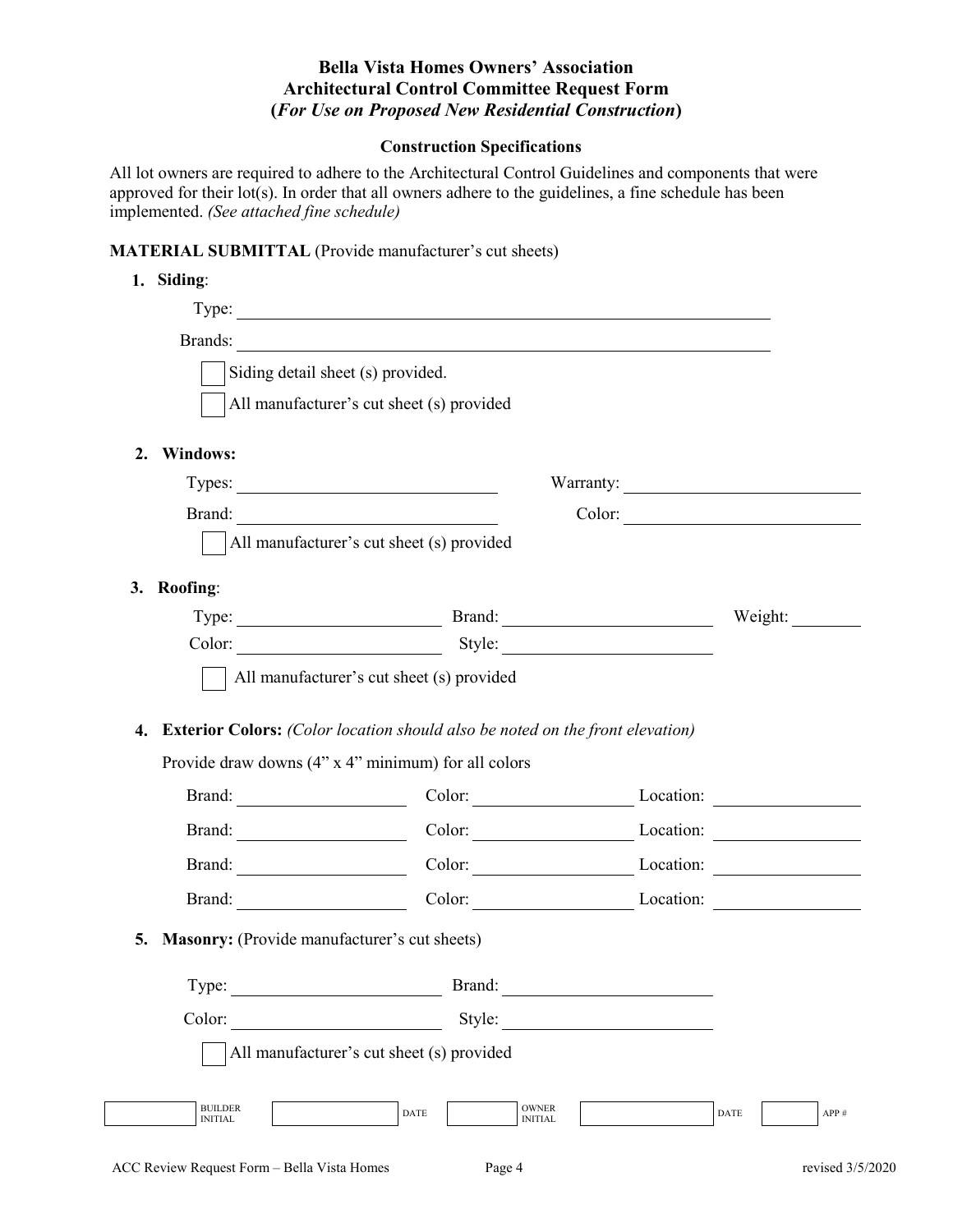## **6. Exterior Lighting:**

| Type:                                     | Brand: |
|-------------------------------------------|--------|
| Color:                                    | Style: |
| All manufacturer's cut sheet (s) provided |        |

- **7. Driveway, Parking Areas and Walkways:** Provide Location and Finish.
- **8.** Additional information:

| <b>9.</b> Additional Features: Items listed below must be submitted separately and must be reviewed |
|-----------------------------------------------------------------------------------------------------|
| and approved by the Architectural Review Committee <b>prior to installation</b> .                   |
| (This is not a comprehensive list. Check with ACC before making any exterior changes).              |

- 
- Fencing \* Person Contact Fencing \* Pecks, Gazebo, Pergolas, Trellis
- Shed Ponds and Water Features
	-

• Play Equipment, Swing Set • Sports Court

*\*(Lots 70, 72-84 must have decorative iron fencing, not to exceed four (4) feet in height)*

BUILDER BUILDER OWNER<br>INITIAL DATE DATE NITIAL INITIAL PARTE DATE APP #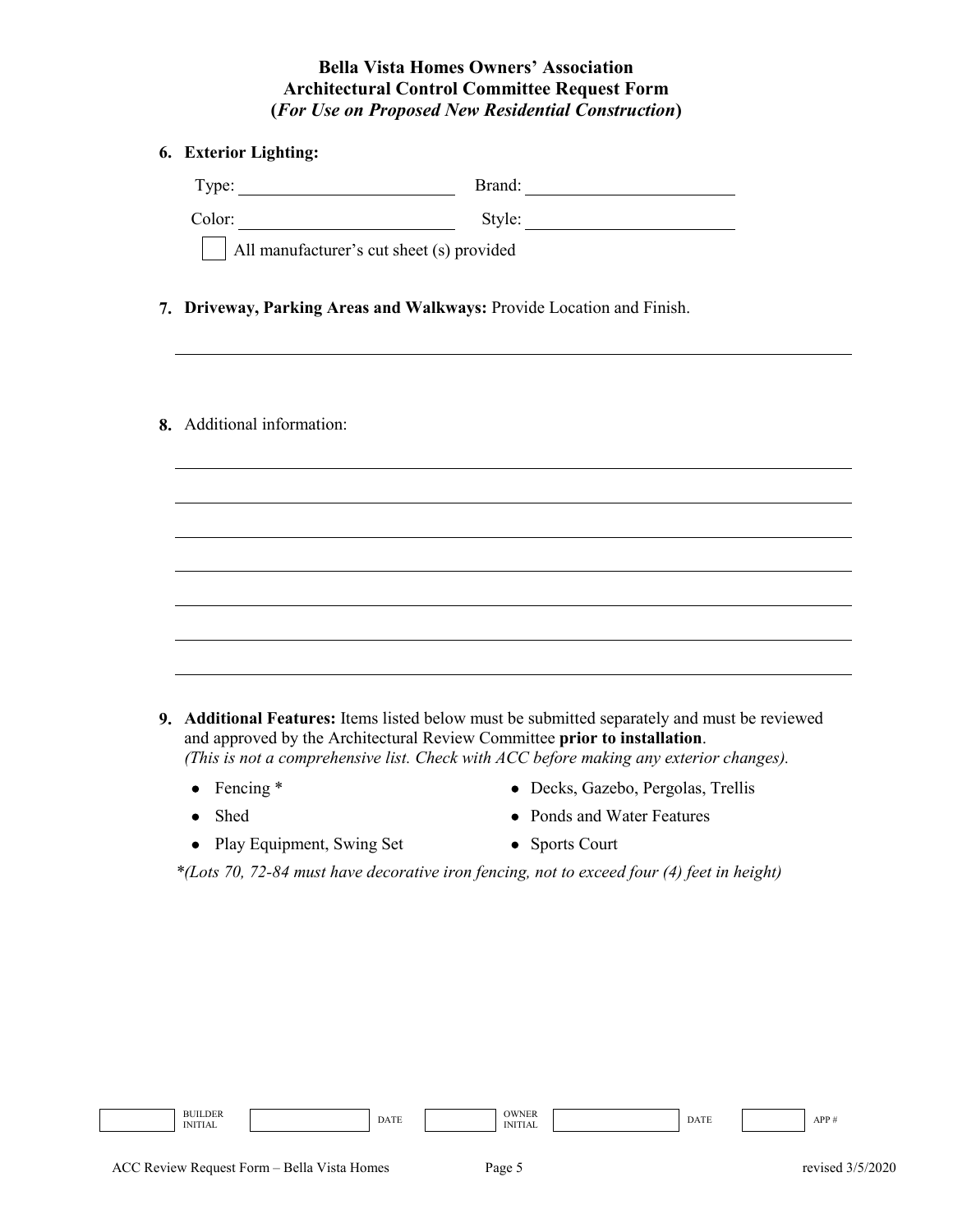In accordance with the Association's documents and Architectural Control Procedures and Guidelines, I hereby apply for written approval for New Residential Construction in the Bella Vista Homes Owners' Association.

| Property Address: <u>Contract of the Secretary Address</u>                                                                                                                                                                                                                                                            | Lot $#$             |
|-----------------------------------------------------------------------------------------------------------------------------------------------------------------------------------------------------------------------------------------------------------------------------------------------------------------------|---------------------|
|                                                                                                                                                                                                                                                                                                                       |                     |
|                                                                                                                                                                                                                                                                                                                       |                     |
|                                                                                                                                                                                                                                                                                                                       |                     |
| All Architectural Review requests will be reviewed by the Architectural Control Committee (ACC) within<br>thirty (30) days of the date they are received. Once reviewed, a signed copy of the completed request will be<br>emailed to the builder and owners, unless the owners request another form of notification. |                     |
| ARCHITECTURAL CONTROL COMMITTEE DECISION                                                                                                                                                                                                                                                                              |                     |
| <b>BUILDING PLANS</b>                                                                                                                                                                                                                                                                                                 |                     |
| APPROVED (WITH CONDITIONS)<br><b>APPROVED</b>                                                                                                                                                                                                                                                                         | NOT APPROVED        |
| CONDITIONS/COMMENTS:<br><u> 1980 - Andrea Station Barbara, amerikan personal (h. 1980).</u>                                                                                                                                                                                                                           |                     |
|                                                                                                                                                                                                                                                                                                                       |                     |
|                                                                                                                                                                                                                                                                                                                       |                     |
|                                                                                                                                                                                                                                                                                                                       |                     |
|                                                                                                                                                                                                                                                                                                                       |                     |
| SIGNATURE (Authorized Agent of the Architectural Control Committee)                                                                                                                                                                                                                                                   | <b>DATE</b>         |
| <b>PAINT/MATERIALS</b>                                                                                                                                                                                                                                                                                                |                     |
| <b>APPROVED</b><br>APPROVED (WITH CONDITIONS)                                                                                                                                                                                                                                                                         | <b>NOT APPROVED</b> |
|                                                                                                                                                                                                                                                                                                                       |                     |
| CONDITIONS/COMMENTS:                                                                                                                                                                                                                                                                                                  |                     |
|                                                                                                                                                                                                                                                                                                                       |                     |
| SIGNATURE (Authorized Agent of the Architectural Control Committee)                                                                                                                                                                                                                                                   | <b>DATE</b>         |
| <b>LANDSCAPING</b>                                                                                                                                                                                                                                                                                                    |                     |
|                                                                                                                                                                                                                                                                                                                       |                     |
| <b>APPROVED</b><br>APPROVED (WITH CONDITIONS)                                                                                                                                                                                                                                                                         | <b>NOT APPROVED</b> |
| CONDITIONS/COMMENTS:                                                                                                                                                                                                                                                                                                  |                     |
|                                                                                                                                                                                                                                                                                                                       |                     |
|                                                                                                                                                                                                                                                                                                                       |                     |
| SIGNATURE (Authorized Agent of the Architectural Control Committee)                                                                                                                                                                                                                                                   | <b>DATE</b>         |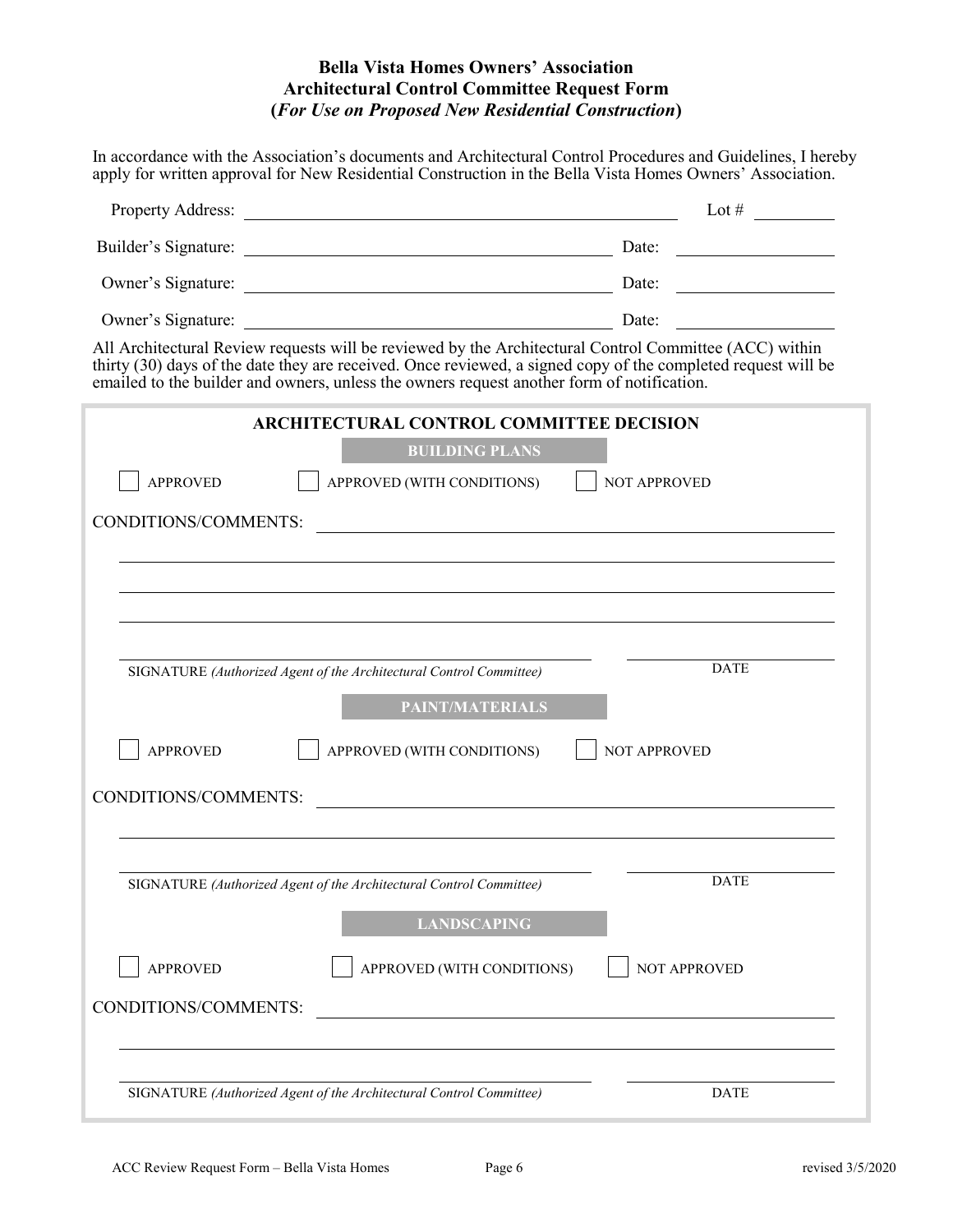The Committee approvals are conditionally dependent on the final completion inspection, which will be performed by the Committee or the Managing Agent within 30 days of the completion of the project. The Committee will be performing inspections throughout the construction of the residence and reserves the right to require modifications if the quality of the finished project is deemed lesser, in either material or construction, than the generally accepted standards of the community. The Committee also reserves the right to require removal or replacement of any items installed in a location that was not previously approved.

|                                                                     | <b>FINAL COMPLIANCE INSPECTION</b>     |
|---------------------------------------------------------------------|----------------------------------------|
| Property Address:                                                   | Lot #:                                 |
| Approved As-Built/Installed                                         | <b>NOT</b> Approved As-Built/Installed |
|                                                                     |                                        |
|                                                                     |                                        |
|                                                                     |                                        |
|                                                                     |                                        |
|                                                                     |                                        |
| SIGNATURE (Authorized Agent of the Architectural Control Committee) | <b>DATE</b>                            |

It is the applicant's responsibility to follow the city requirements and conditions, Bella Vista Homes Architecture and Design Guidelines, and to protect all elements inside the Association easements, and to return any area disturbed by the installation of a modification to the same standards as previously existed. Upon completion of the improvement, the Association shall review and determine that the installation is in compliance with the approval provided. If the improvements are deemed incomplete or further work is necessitated, applicant shall be provided with a deadline for the completion of the work. If improvements are not completed to the satisfaction of the Association within the timelines provided, the Association may impose penalties and/or could result in security deposit becoming partially or fully nonrefundable.

Architectural Control Request Forms are to be sent to:

Quality Property Management Company 317 Howard Street Medford OR 97504 Phone: 541-200-2660 [ARC@Qpmcompany.com](mailto:ARC@Qpmcompany.com) \*Note: FedEx or UPS will arrive sooner than regular mail.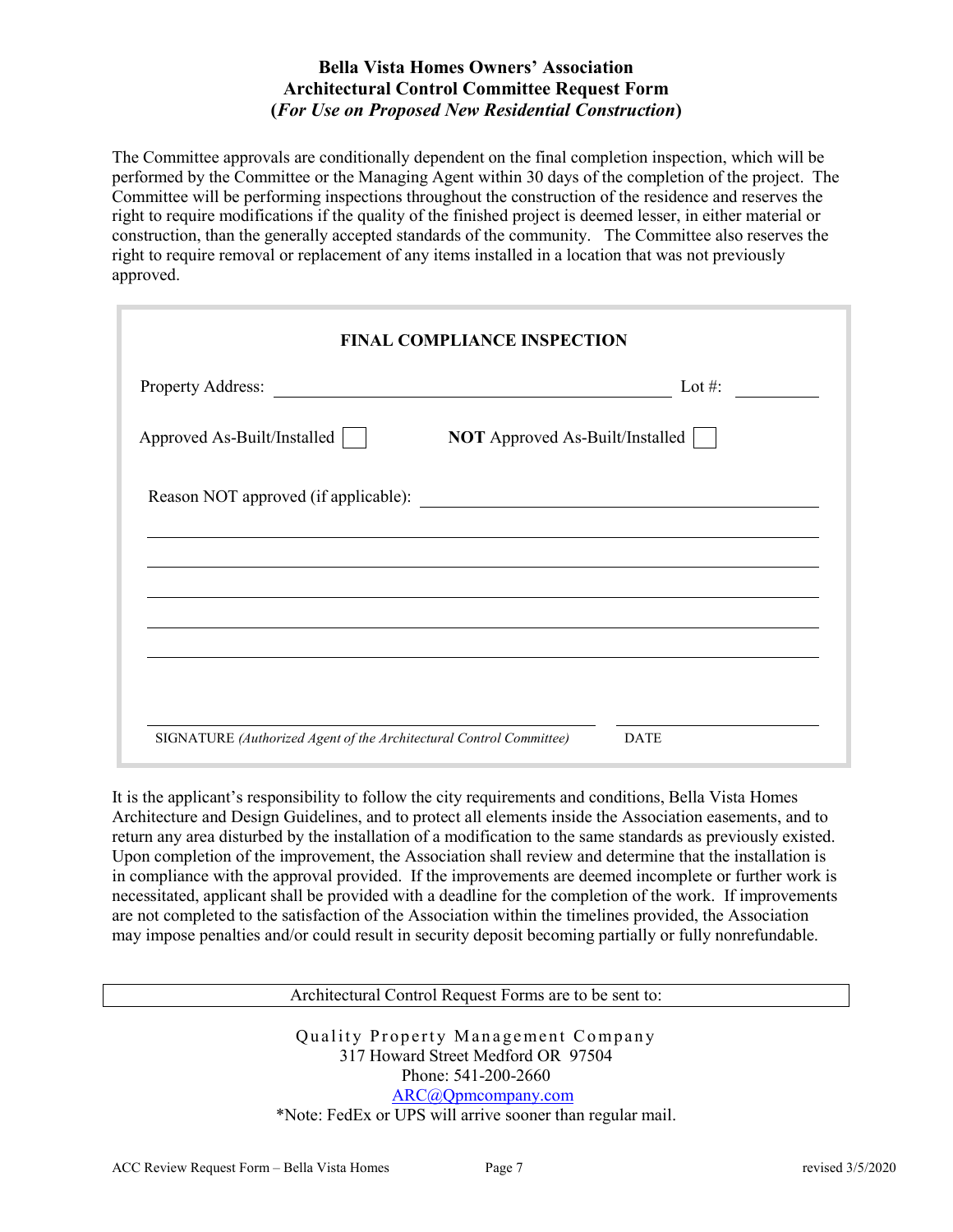## **CONSTRUCTION FINE SCHEDULE**

Builders are required to adhere to the installation of only those components that were approved on the Architectural Control Request Form packet submitted. Modifications to the building components cannot be made without receiving prior Architectural Control Committee approval. Builders are responsible for the actions of their sub-contractors. In order that all Builder/Owners adhere to these requirements, the following fine schedule has been implemented.

| 1. | thereafter, until remedied                                                                                                                               |
|----|----------------------------------------------------------------------------------------------------------------------------------------------------------|
|    | To be corrected within 20 days (or Board approved schedule) of first notice.<br>Fines will be assessed for any further violation after the first notice. |
| 2. | Starting construction prior to receiving written approval from the ACC  \$25,000/incident                                                                |
| 3. | Contractors working outside approved work hours for community.  \$200/incident                                                                           |
|    | Builder will be contacted to remedy violation within 8 hours.<br>Fines will be assessed for any further violation after the first notice.                |
| 4. |                                                                                                                                                          |
|    | Builder will be contacted to remedy violation within 8 hours.<br>Fines will be assessed for any further violation after the first notice.                |
| 5. |                                                                                                                                                          |
|    | Builder will be contacted to remedy violation within 24 hours.<br>Fines will be assessed for any further violation after the first notice.               |
| 6. |                                                                                                                                                          |
|    | Builder will be contacted to remedy violation within 24 hours.<br>Fines will be assessed for any further violation after the first notice.               |
|    | 7. Construction not completed within one year of commencement, per lot\$1,000/month                                                                      |

In addition to the above fines listed, which shall be imposed for each individual occurrence, the Association retains the right to issue a Stop Work Order for any violation that occurs. The Association may also place a lien against the Lot if fines are not paid in a timely manner.

If you have any questions regarding the components that were approved for your lot(s), please contact Quality Property Management at [ARC@QpmCompany.com](mailto:ARC@QpmCompany.com) or 541-200-2660.

| <b>LDER</b><br><b>BUI</b><br><b>INIT</b><br>NHIAL | DATE | OWNER<br><b>INIT</b><br><b>INITIAL</b> | <b>COLUMN</b><br>1) A | APP |
|---------------------------------------------------|------|----------------------------------------|-----------------------|-----|
|                                                   |      |                                        |                       |     |